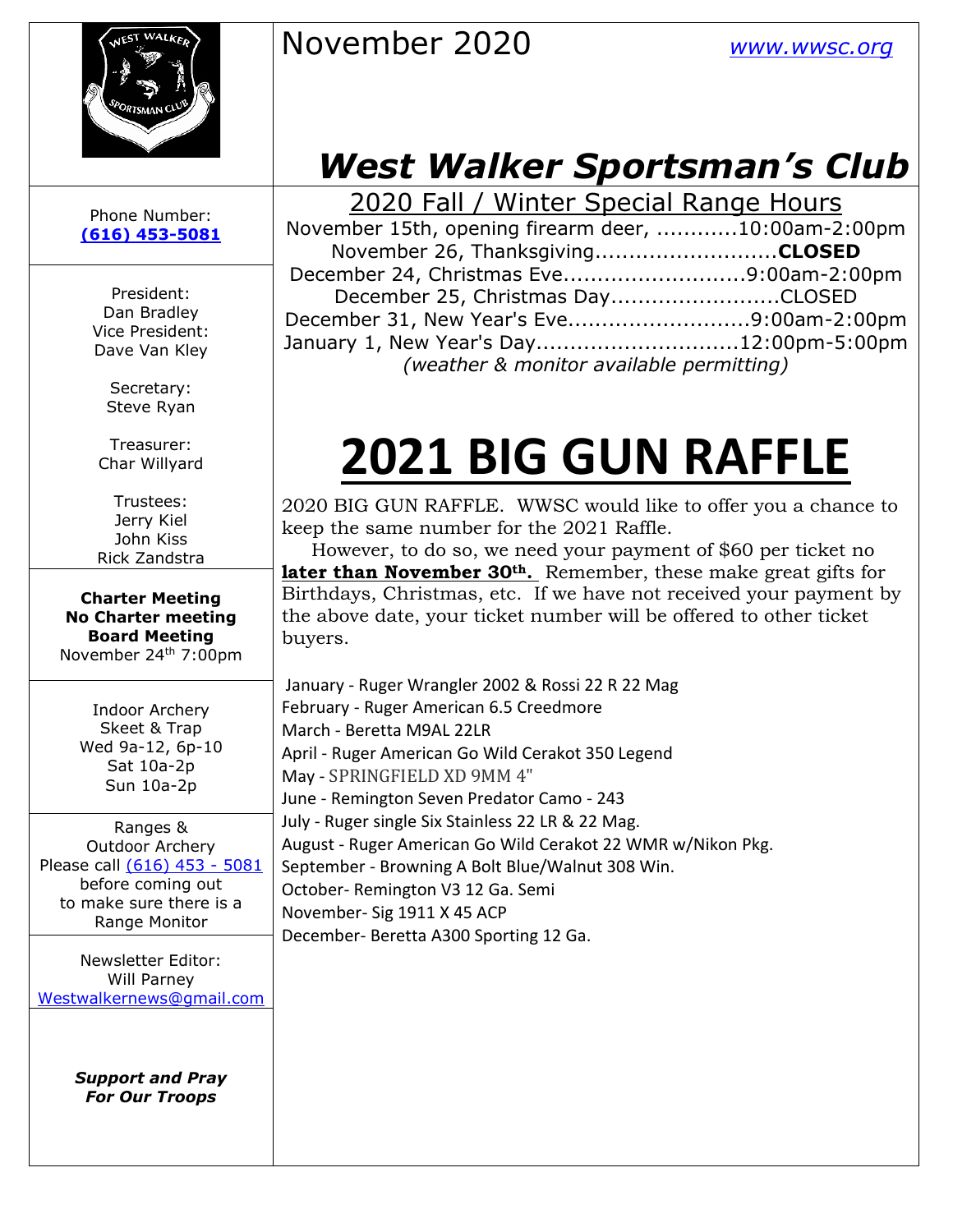### **News from the shotgun Desk**

The **2021 Winter League**; Starts December 12, 2020

4 Rounds shot by Sunday - January 24,2021

12 Weeks - Ends March 21, 2021

*Events* - 5-man Team - Skeet 5-man Team - Trap 2-man Team - Skeet, 20 ga. 2-man Team - Skeet Doubles, 50 targets, 6 times 2-man Team - Trap Doubles, 50 targets, 6 times

Get your Teams together. There will be sign-up sheets at the club. If you do not have a Team, sign the sheet and we will make a Team.

**Le***ague Fees* - 1st Event, \$36.00 2nd & over \$21.00

*Shooting* - Regular Line Fees

You must be current each week after January 24, otherwise there will be a **3-bird penalty.** You can shoot as far ahead as you want, but NOT behind.

**Trappers Needed** We have two part time openings for trappers. Duties include (but are not limited to) opening/closing the trap/skeet/5-stand fields, scoring and keeping the machines full. You must be 16 years of age or older to apply for the job. Seniors are welcome as well. The hours would be varied, but limited to Saturday & Sunday from 9:30am to 2:30pm and Wednesday nights from 6:00pm to 10:00pm. This job pays minimum wage plus tips. If you are interested please contact Terry Westedt at 616 842-3036



### **West Walker Deer Check Schedule for 2020**

**November 15 - 30, 9 am - 4 pm. Closed on November 26 (Thanksgiving) and 27.**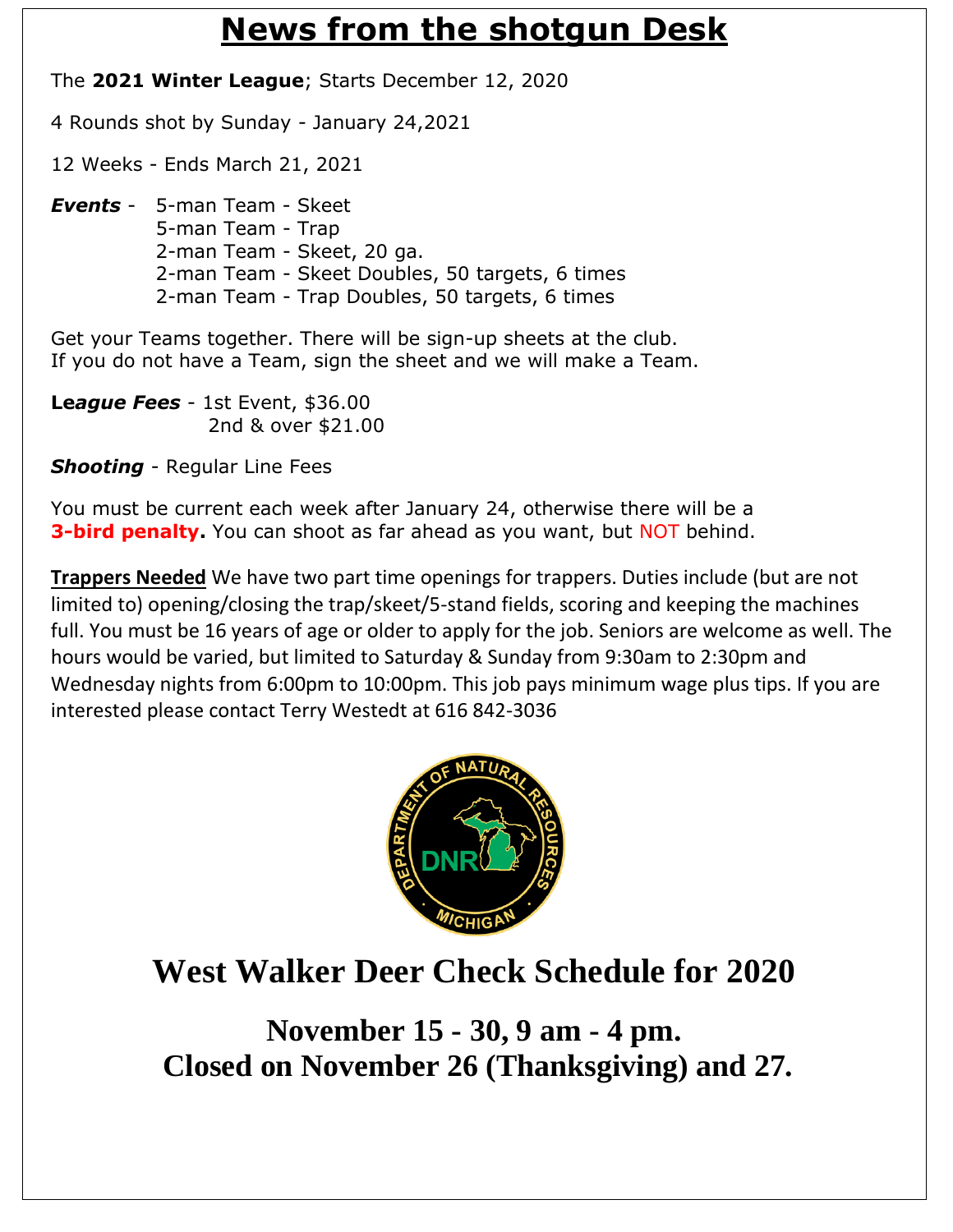

**ANY CALIBER** YOUR PICK: 7 METER OPEN SITES ONLY / 13 METER ADD ON'S ALLOWED **TOTAL OF 200 ROUNDS FOUR WEEKS 50 ROUNDS EACH** YOU WILL SHOOT TEN ROUNDS AT FIVE TARGETS EACH WEEK **WHEN** SATURDAY'S 1:00 pm to 3:00 PM (six dates) January 23rd & 30th February 6th, 13th, 20th, & 27th **WHERE: INDOOR PISTOL RANGE COST: \$10 PER PERSON** PRIZE INFO: Cash prizes will be awarded to 1st, 2nd & 3rd place for handi cap based on 85% and for actual for each distance. No repeats so 12 people will win, Amount will be determined by number of participants **REGISTRATION INFORMATION** 

I will have registration forms for you to fill out when you come and pay your fee. To help me know how many targets to print up I would appreciate an email to indicate your intent to join.

g vonderheide @yahoo.com



January 6 – March 9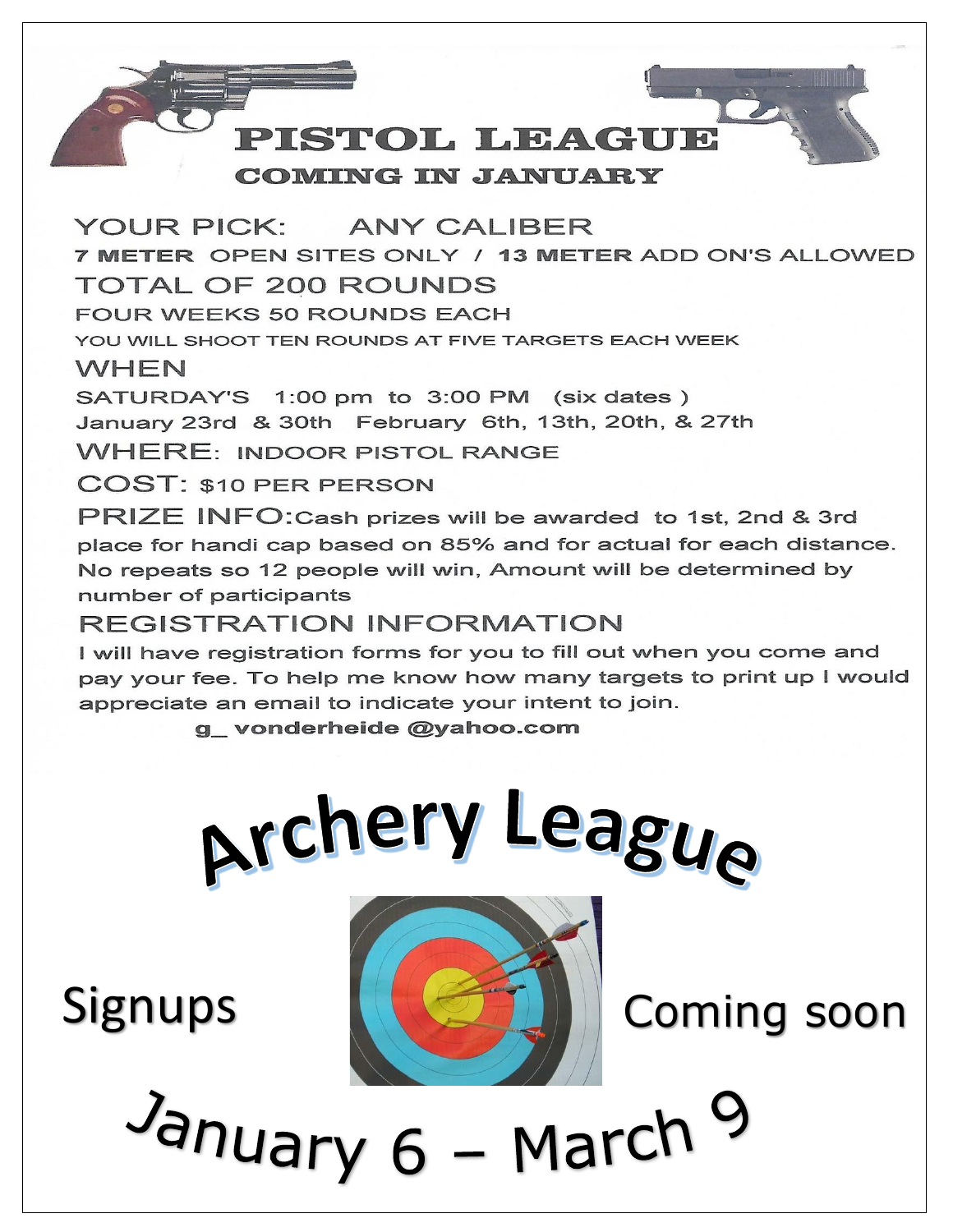#### **NEED Volunteers to be trained as Range Monitors**

WWSC is seeking members to serve flexible shifts, typically 4 to 5 % hrs Please contact Jeff Reynolds (616)710 1280 Email; [wwsc.range.monitor@gmail.com](mailto:wwsc.range.monitor@gmail.com) if you are interested

#### **Range Monitors receive:**

1% discount toward membership renewal for each hour served  ${60 \text{ hrs}$  served; approximately one shift / month = 60% discount} Personal use of indoor pistol range for serving two or more shifts per month **Call 616-453-5081 to CONFIRM the ranges are open**



**Oct CZ 527 Varmint MTR .223 Rem Russell Axdorff EXEC 1256** 

**Nov Springfield 1911 Range Officer 9mm** 

**Dec Remington 1100 Sporting 12ga OR 20gaKu**